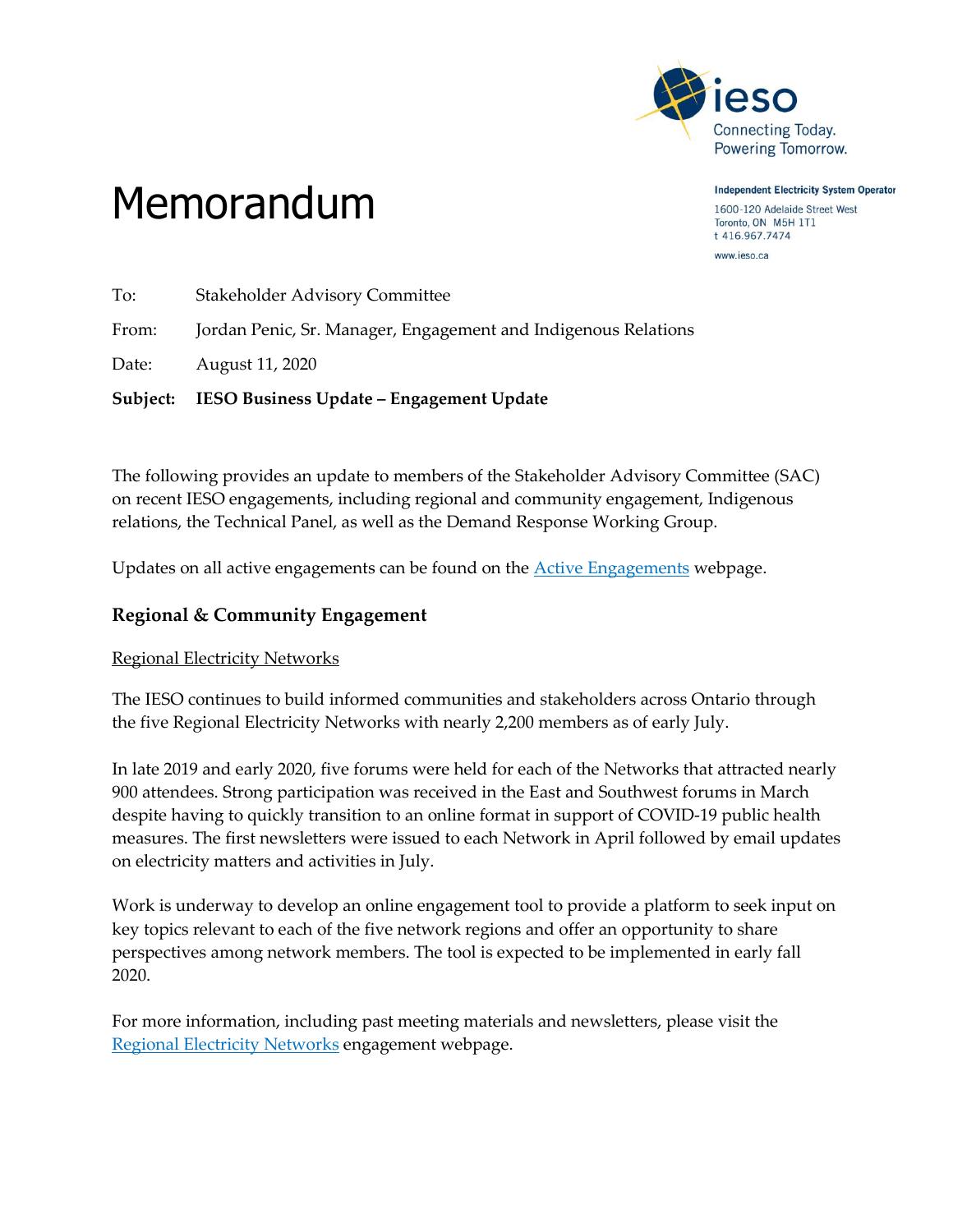#### Regional Planning Engagement

Engagement in regional electricity planning informs the development of an integrated regional resource plan (IRRP) for a specific region. Each of the 21 regions undergo active planning at different times but occur at least every five years. The following is an update on the active regional planning engagement activities along with a link to the individual engagement pages.

To subscribe to receive engagement opportunities for a specific region, please visit <http://www.ieso.ca/subscribe>

- [Windsor-Essex:](http://ieso.ca/Sector-Participants/Engagement-Initiatives/Engagements/Integrated-Regional-Resource-Plan-Windsor-Essex) Outreach meetings were held in June to discuss the IRRP Addendum study specific to electricity infrastructure in the Kingsville area. An engagement webinar is expected in late Q3 to seek input on draft recommendations to finalize the study.
- East Lake [Superior:](http://ieso.ca/Sector-Participants/Engagement-Initiatives/Engagements/Regional-Electricity-Planning-East-Lake-Superior) Engagement commenced in May with outreach meetings and a public webinar to initiate conversations and seek input on the electricity forecast and needs in the region. Responses to feedback were posted in July.
- [Kitchener-Waterloo-Cambridge-Guelph:](http://www.ieso.ca/Sector-Participants/Engagement-Initiatives/Engagements/Integrated-Regional-Resource-Plan-Kitchener-Waterloo-Cambridge-Guelph) Engagement is underway with recent discussions held with municipalities in July. An update is anticipated to be published in late Q3.
- [Ottawa:](http://ieso.ca/Sector-Participants/Engagement-Initiatives/Engagements/Integrated-Regional-Resource-Plan-Ottawa-Area-Sub-Region) The final IRRP was published in early March. Engagement will continue on an Addendum to further study the need for increased capacity to the regional system.
- [Peel/Halton](http://ieso.ca/Sector-Participants/Engagement-Initiatives/Engagements/Regional-Planning-Peel-Halton-Region) (GTA West): A webinar was held on August 5 to seek input on options to meet the forecasted needs that have been identified. Written feedback along with IESO responses will be posted afterward.

Regional planning engagement discussions will continue in Q3 for the [Greater](http://ieso.ca/Sector-Participants/Engagement-Initiatives/Engagements/Regional-Planning-Greater-Bruce-Huron) Bruce Huron and [Peterborough-Kingston](http://ieso.ca/Sector-Participants/Engagement-Initiatives/Engagements/Regional-Planning-Peterborough-to-Kingston) regions. In addition, new engagement initiatives will commence for the [North](http://ieso.ca/Get-Involved/Regional-Planning/GTA-and-Central-Ontario/GTA-North)west and South Georgian Bay/Muskoka regions later this year. The IRRP for **GTA North** (York [Region\)](http://ieso.ca/Get-Involved/Regional-Planning/GTA-and-Central-Ontario/GTA-North) was finalized in February 2020.

For more information on all planning regions, please visit the Regional [Planning](http://ieso.ca/Get-Involved/Regional-Planning) and Community [Engagement](http://ieso.ca/Get-Involved/Regional-Planning) webpage.

## **Indigenous Relations**

#### Indigenous Energy Support Programs Redesign

The IESO continued engagement with Indigenous communities in July by hosting a webinar to discuss and seek feedback on the redesign of the Indigenous Energy Support Programs (ESPs). These programs promote participation in Ontario's energy sector by supporting community energy planning and renewable energy project development, as well as the building of knowledge and awareness, and skills related to energy projects. These include the, [Community](http://www.ieso.ca/Get-Involved/Funding-Programs/Community-Energy-Champion-Program)  [Energy Champion,](http://www.ieso.ca/Get-Involved/Funding-Programs/Community-Energy-Champion-Program) [Indigenous Community Energy Plan,](http://www.ieso.ca/Get-Involved/Funding-Programs/Indigenous-Community-Energy-Plan-Program) [Education and Capacity Building](http://www.ieso.ca/Get-Involved/Funding-Programs/Education-and-Capacity-Building-Program) and [Indigenous Energy Projects](http://www.ieso.ca/Get-Involved/Funding-Programs/Indigenous-Energy-Projects-Program) Programs.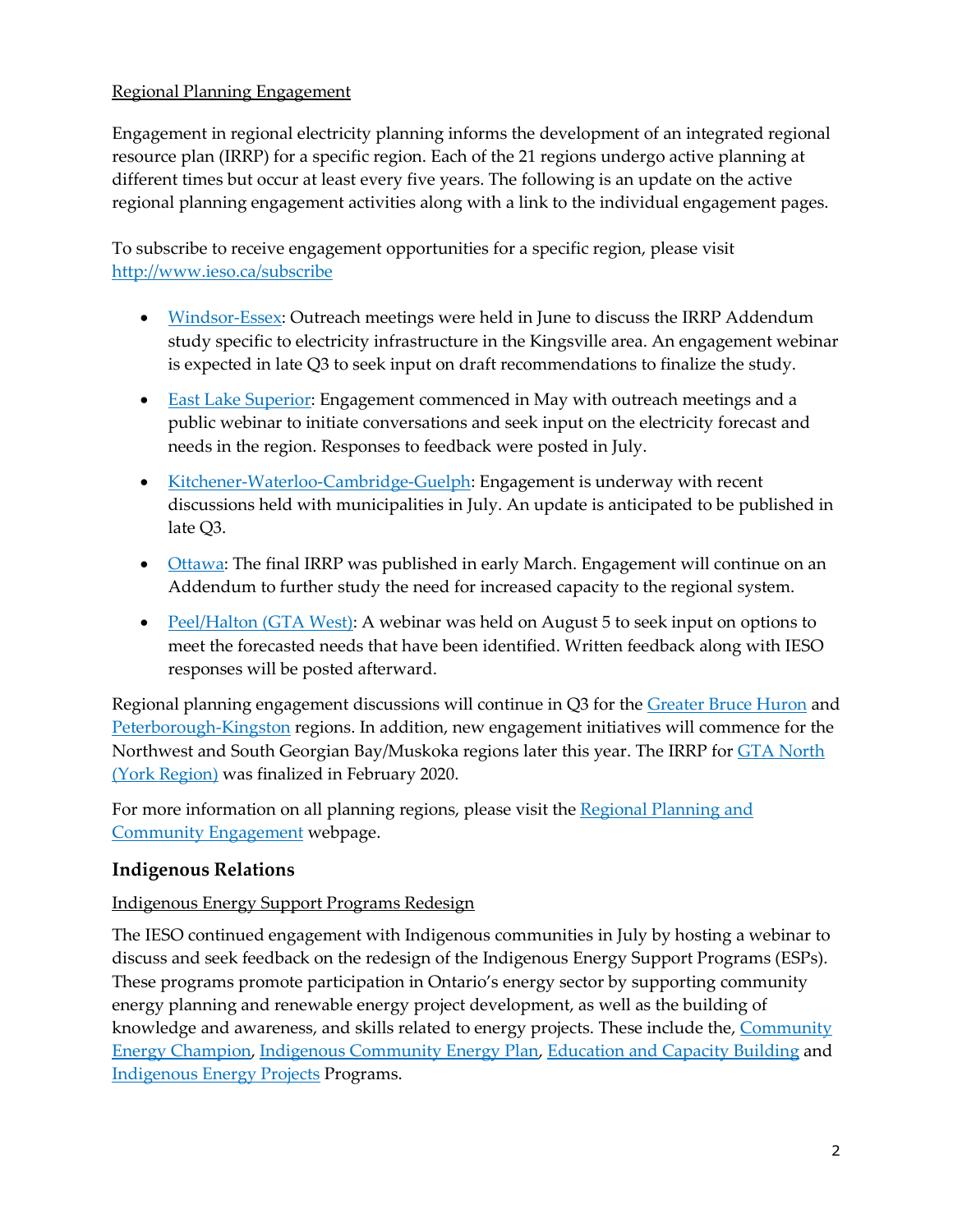The IESO conducted a survey in February 2020 to understand barriers and gaps in the current program offering. The webinar held in July served to provide a summary of what the IESO heard through the survey, introduce proposed changes to the ESPs, and seek feedback from communities and stakeholders on the proposed program redesigns. The IESO will hold a second webinar in September to present the final program designs and announce the launch of application intake for fall 2020.

For more information, please visit the **Indigenous ESPs Review** engagement webpage.

#### Online Engagement Platform

The IESO is in the process of developing an online tool to enable live dialogue with Indigenous communities across Ontario. The tool will create a network for dedicated resources within communities and Indigenous organizations that are funded through the IESO's Community Energy Champion program to discuss and learn from each other, while also staying engaged with the IESO. The IESO is targeting to launch the tool in the fall to support communities through the intake period for the redesigned Indigenous Energy Support programs.

## **Stakeholder Engagement**

### Energy Efficiency Auction Pilot

Stakeholder engagement activities on the Energy Efficiency (EE) Auction Pilot continued through the first half of 2020. In March, the IESO held a webinar to seek feedback on specific elements of the detailed design of the auction. A number of stakeholders recommended the IESO ease meter data requirements, noting they could be a barrier to participation notably due to the number of small-medium loads without interval/smart metering.

The IESO also heard that COVID-19 was impacting businesses, and that a September pilot launch would most likely pose participation challenges. In light of the feedback received, the IESO has amended the meter data requirements subject to resources having appropriate alternative Measurement & Verification arrangements, and made the decision to move the auction to March 2021, for delivery starting in winter 2022 and summer 2023.

For more information, please visit the **Energy Efficiency Auction Pilot** engagement webpage.

#### [Energy Payments for Economic Activation of Demand Response Resources](http://ieso.ca/Sector-Participants/Engagement-Initiatives/Engagements/Energy-Payments-for-Economic-Activation-of-DR-Resources)

Based on the findings of the study conducted by The Brattle Group, and through discussions with stakeholders through this engagement, the IESO will not be proceeding to enable energy payments for demand response (DR) resources that are exposed to the wholesale market price, as it would result in uneconomic outcomes for the Ontario market. As part of the August engagement days, the IESO will review and provide a response to stakeholder feedback received following the last webinar in May, provide further details on the options to address DR shut-down costs, and propose next steps. Discussions with stakeholders at the August webinar will inform next steps for this engagement.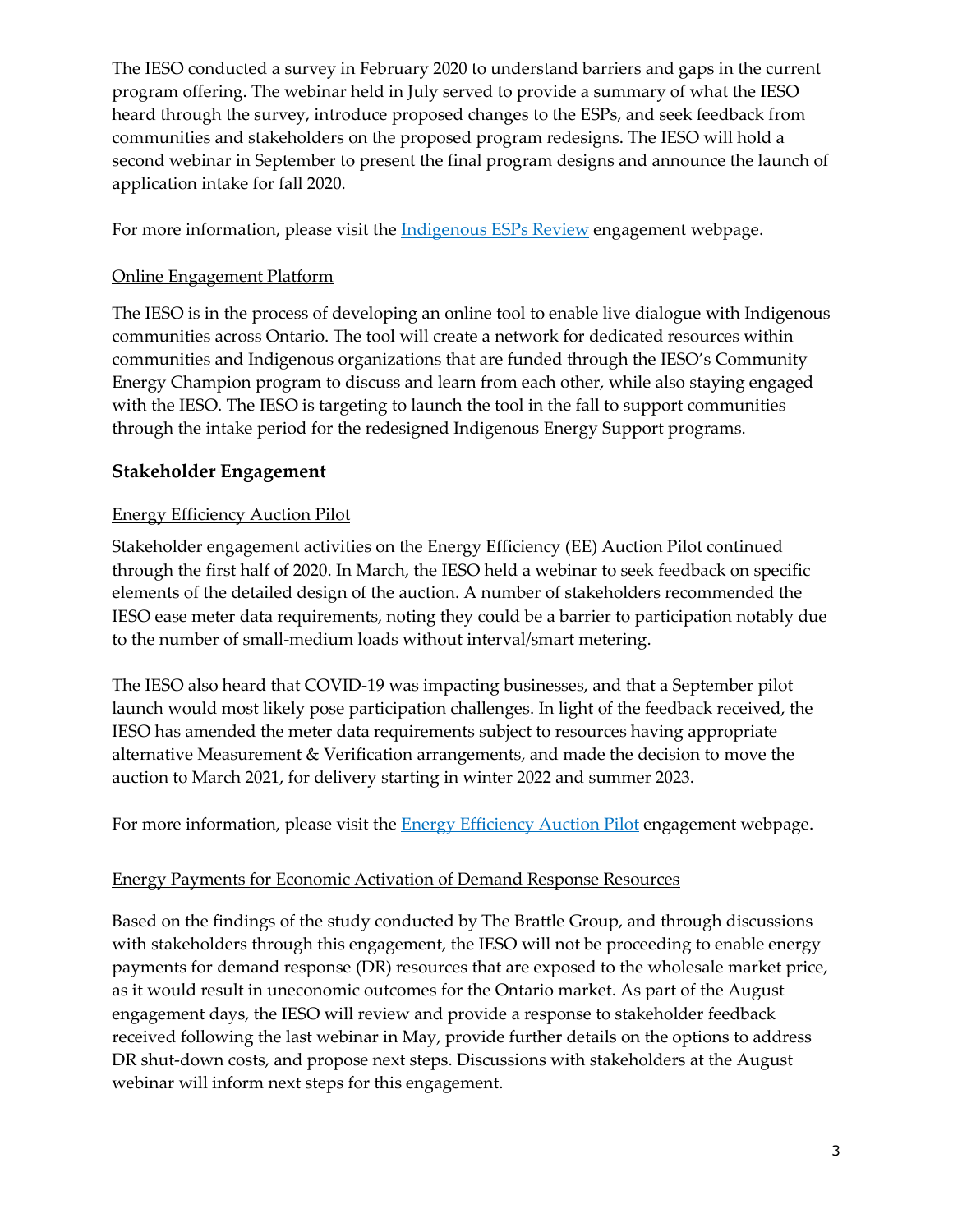For more information, please visit the **Energy Payments** engagement webpage.

## [Expanding Participation in Operating Reserve and Energy](http://ieso.ca/Sector-Participants/Engagement-Initiatives/Engagements/Expanding-Participation-in-Operating-Reserve-and-Energy)

By early August, the IESO will post responses to stakeholder feedback received following the April Market Development Advisory Group (MDAG) webinar to the Expanding Participation in Operating Reserve and Energy (EPOR-E) engagement webpage. The IESO will also post the Phase 1 Memo on the IESO requirements for participation in the energy and operating reserve (OR) markets for stakeholder review and feedback.

At an upcoming webinar as part of the September stakeholder engagement days, the IESO will review stakeholder feedback on the Phase 1 memo and begin Phase 2 work on development of options for enabling greater resource participation in the energy and OR markets.

For more information, please visit the **Expanding Participation** engagement webpage.

### IESO York Region Non-Wires Alternatives Demonstration Project

The IESO, with support from Natural Resources Canada, is undertaking a demonstration project in York Region to explore market-based approaches to secure energy and capacity services from distributed energy resources (DERs) for local needs, while coordinating across the electricity system. The IESO, along with Alectra, launched an engagement with stakeholders at the July Engagement Days. The presentation included a discussion of key feedback themes from the December 2019 webinar, and then provided detailed information on the demonstration logistics, eligibility, local capacity auction and local energy auction. Following the webinar, stakeholders were requested to provide feedback on the draft Demonstration Project Rules and timeline with the final rules to be posted in September. The first local capacity auction is set to take place November 18 – 19.

For more information, please visit the **Demonstration Project** engagement webpage.

## [Improving Accessibility of Operating Reserve](http://ieso.ca/Sector-Participants/Engagement-Initiatives/Engagements/Improving-Accessibility-of-Operating-Reserve)

In June, the IESO posted responses to stakeholder feedback received following the last webinar for this engagement. The IESO is currently targeting the September engagement days to hold a webinar to present further details on the settlement claw-back mechanism and Operating Reserve (OR) activation performance criteria proposals based on additional feedback and discussions with stakeholders.

For more information, please visit the [Improving Accessibility of Operating Reserve](http://www.ieso.ca/Sector-Participants/Engagement-Initiatives/Engagements/Improving-Accessibility-of-Operating-Reserve) engagement webpage.

#### Innovation and Sector Evolution White Paper Series

The IESO has continued to develop and release products within the Innovation and Sector Evolution White Paper Series. These white papers are intended to support the creation of a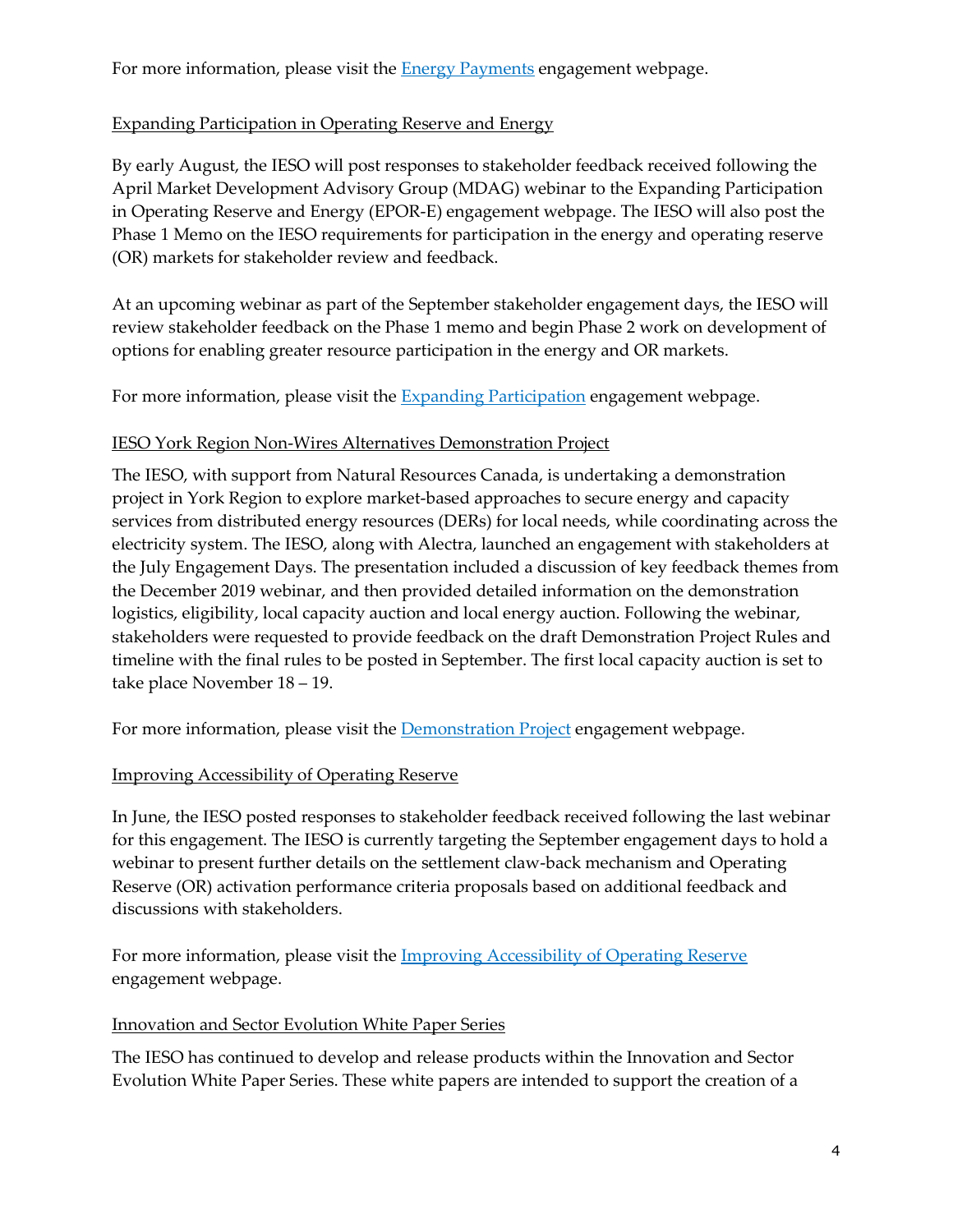shared, fact-based understanding of emerging economic, technical, environmental, and social issues, opportunities and trends. The IESO has published two white papers in 2020:

- *Non-Wires Alternatives Using Energy and Capacity Markets* White Paper looks at how we can prepare for a future when distributed energy resources can participate in both distribution- and transmission-level markets; and
- *Development of a Transmission-Distribution Interoperability Framework* White Paper looks at two potential transmission-distribution interoperability models, exploring the current roles and responsibilities of transmission and distribution operators, the models needed to enable this coordination and the relative strengths and weaknesses of each.

The next white paper scheduled for release is the second in a two-part exploration of how to increase the participation of Distributed Energy Resources (DERs) in the IESO-administered markets. The first white paper - *Exploring Expanded DER Participation in the IESO-Administered Markets* – was published in October of 2019.

For more information, please visit the [Innovation and Sector Evolution White Paper Series](http://www.ieso.ca/Sector-Participants/Engagement-Initiatives/Engagements/Innovation-and-Sector-Evolution-White-Paper-Series) engagement webpage.

### [Regional Planning Review Process](http://ieso.ca/Sector-Participants/Engagement-Initiatives/Engagements/Regional-Planning-Review-Process)

On July 16, the IESO posted its responses to stakeholder feedback on the Regional Planning Review Process (RPRP) Straw Man Design document. The IESO and Ontario Energy Board (OEB) have also collaborated to identify the organization responsible for the review and implementation, if appropriate, of each recommendation in the design document. All of this information has been posted to the RPRP engagement webpage.

While refinement of these recommendations has largely concluded, stakeholders can expect to see additional details on next steps in a Final Report by Q4 2020. Following publication of the Final Report, the IESO will schedule a webinar to review the recommendations focusing on those recommendations which the IESO will be responsible for implementing. Further information will also be provided on next steps and where stakeholders can continue to follow discussions on continuous improvements to the regional planning process.

For more information, please visit the [Regional Planning Review Process](http://www.ieso.ca/Sector-Participants/Engagement-Initiatives/Engagements/Regional-Planning-Review-Process) engagement webpage.

#### Storage Design Project – Energy Storage Advisory Group

Engagement on the Storage Design Project (SDP), undertaken via the Energy Storage Advisory Group (ESAG), has continued through 2020 with monthly stakeholder engagement webinars to advance both the interim design and enduring design components of the project. At the most recent webinar in July, the IESO provided additional information on the state-of-charge management proposal for the enduring storage design and presented additional details on next steps for storage integration, including:

Completing and implementing the SDP interim design;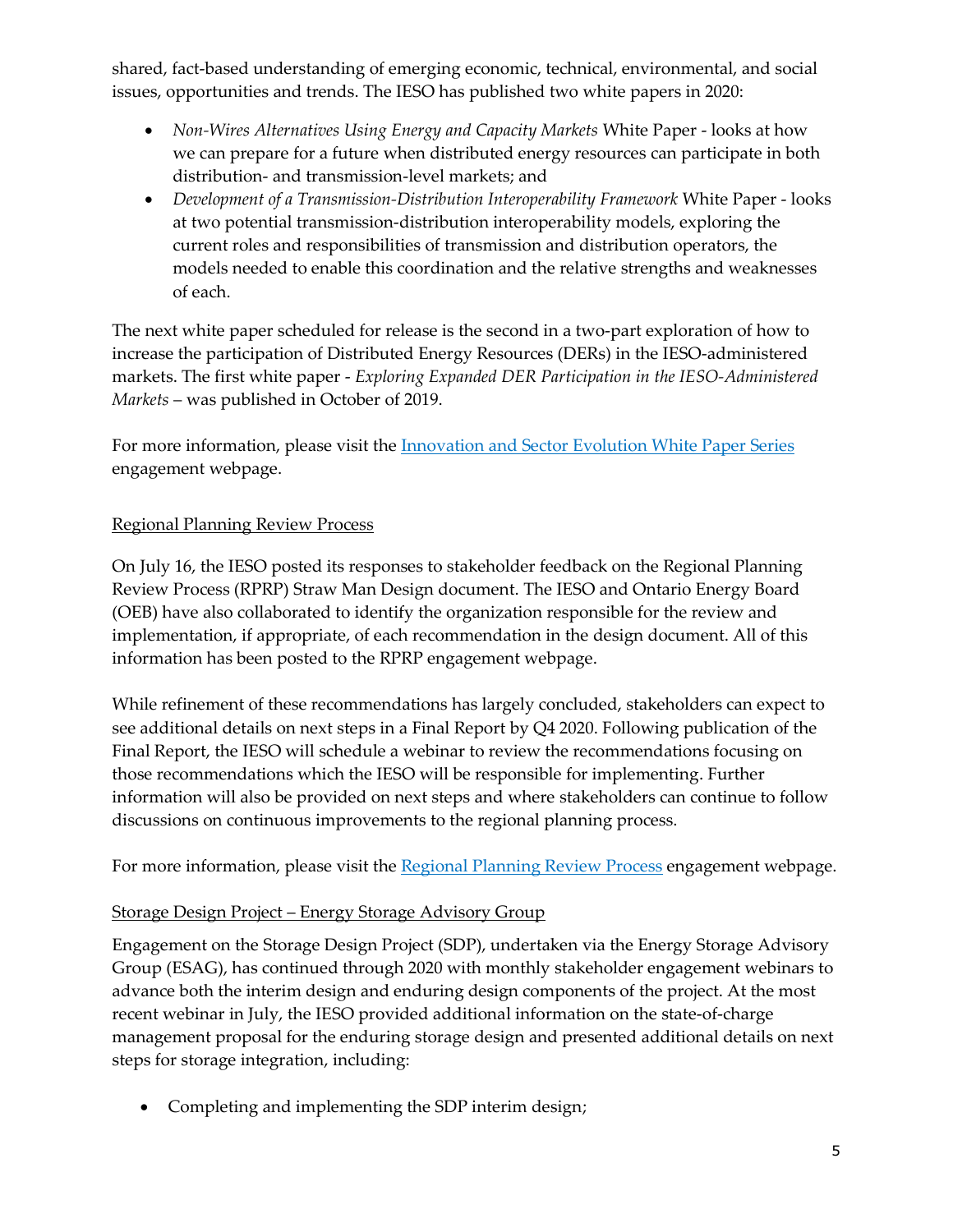- Working through the details and timing for a second Interim Design phase (for Market Renewal Project "go-live"); and,
- Planning for the publication of a vision document that captures the long-term proposals developed through the SDP and highlights areas for future design work.

The IESO will provide responses to feedback received following the July webinar, and is planning to provide stakeholders with further details on implementation timelines in September.

For more information, please visit the **Energy Storage Advisory Group** engagement webpage.

### [Transmission Rights Clearing Account](http://ieso.ca/Sector-Participants/Engagement-Initiatives/Engagements/Market-Development-Advisory-Group)

Prior to the June Technical Panel (TP) meeting, the IESO posted a presentation to the TP webpage which reflected a delay to the implementation date for the change to the Transmission Rights Clearing Account (TRCA) disbursement methodology from November 2020 to May 2021. The Market Development Advisory group (MDAG) stakeholders were notified of this change through an email communication. At the June TP meeting, members voted unanimously to recommend these Market Rule amendments to the IESO Board for approval and the Board will vote on this market rule amendment proposal at their August meeting.

For more information, please visit the [Technical Panel](http://www.ieso.ca/Sector-Participants/Engagement-Initiatives/Technical-Panel/Meetings-and-Materials) webpage.

### [Transmission Rights Market Review](http://ieso.ca/Sector-Participants/Engagement-Initiatives/Engagements/Transmission-Rights-Market-Review)

The IESO held a webinar on July 22, to review stakeholder feedback on the Transmission Rights Market Review and present additional analysis on Stage 1 of the Review which assessed the overall objectives and value that the Transmission Rights (TR) market. The webinar also began discussions on Stage 2 of the Review, which is focused on potential near-term improvements that could be implemented to the TR market.

By the end of September 2020, the IESO plans to publish an interim report to conclude Stage 1 of the Review, by highlighting the critical role that TRs play in facilitating efficient intertie trading as well as potential areas of improvement.

For more information, please visit the **Transmission Rights Market Review engagement** webpage.

#### [Transmission Assets End-of-Life](http://ieso.ca/Sector-Participants/Engagement-Initiatives/Engagements/Transmission-Asset-End-of-Life-Asset-Replacement-Information-Process)

The Regional Planning Review Process (RPRP) [Straw Man Design](http://ieso.ca/-/media/Files/IESO/Document-Library/engage/rpr/rppr-StrawManDesign-20200228.pdf?la=en) document provides draft recommendations for a process to ensure bulk and regional planning processes include a coordinated, cost-effective, long-term approach to replacing transmission assets at end-of-life. The IESO and Ontario Energy Board (OEB) have also collaborated to create a document that identifies the organization responsible for the review and implementation, if appropriate, of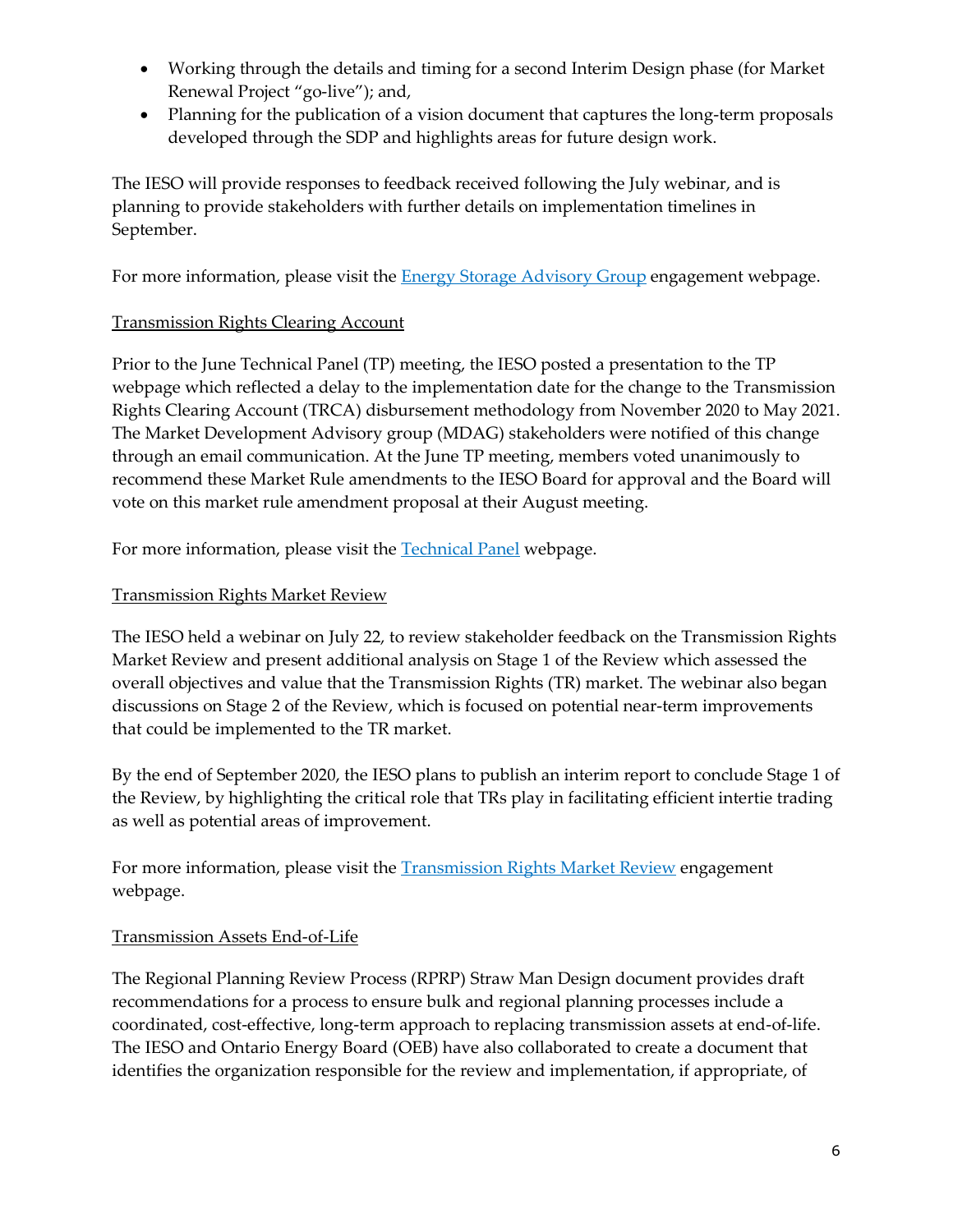each recommendation, including those related to transmission assets end-of-life. These documents are posted on the **RPRP** engagement webpage.

For more information, please visit the **Transmission Assets End-of-Life engagement** webpage.

## Updates to IESO Monitoring Requirements: Phasor Data

The IESO launched an engagement in June to seek stakeholder feedback on proposed updates to IESO monitoring requirements to incorporate Phasor Measurement Unit technology ("phasor technology") in Ontario. This will allow the provision of much more granular and accurate power system data than the traditional technology used today. The proposed changes are intended to align with requirements in other North American Independent System Operators (ISOs) and Regional Transmission Organizations (RTOs), and updates to Appendices 4.15 and 4.16 will provide guidance to generators and transmitters regarding what will be impacted.

The IESO is working to address feedback from stakeholders on the proposed updates, implementation timelines, and associated costs to install the new technology. The next engagement will take place in Q4 2020, where the IESO will present the draft Market Rule redlines for stakeholder feedback.

For more information, please visit the [Updates to IESO Monitoring Requirements: Phasor Data](http://www.ieso.ca/Sector-Participants/Engagement-Initiatives/Engagements/Updates-to-IESO-Monitoring-Requirements-Phasor-Data) engagement webpage.

## **Updates on the Technical Panel and Advisory/Working Groups**

#### [Demand Response Working Group](http://ieso.ca/Sector-Participants/Engagement-Initiatives/Working-Groups/Demand-Response-Working-Group)

The IESO has scheduled a virtual Demand Response Working Group (DRWG) meeting on August 6 to provide an update on the priority 2020 DRWG Work Plan initiatives. Due to questions raised through the priority initiative work, IESO will introduce the need for a broader discussion with stakeholders on demand response participation in Ontario. As part of the broader discussion, IESO will clarify its objectives for the Hourly Demand Response product and work with the DRWG to identify and prioritize high-value opportunities to evolve DR resource participation in Ontario's markets.

For more information, please visit the **Demand Response Working Group webpage.** 

#### Energy Storage Advisory Group

Please see the "Storage Design Project" entry above.

#### [Market Development Advisory Group](http://ieso.ca/Sector-Participants/Engagement-Initiatives/Engagements/Market-Development-Advisory-Group)

Following the April Market Development Advisory Group (MDAG) webinar, the Expanding Participation in Operating Reserve and Energy (EPOR-E) and Transmission Rights (TR) Market Review initiatives, which were previously discussed as part of the 2020 MDAG Work Plan, were launched as independent engagements to ensure the broad group of stakeholders